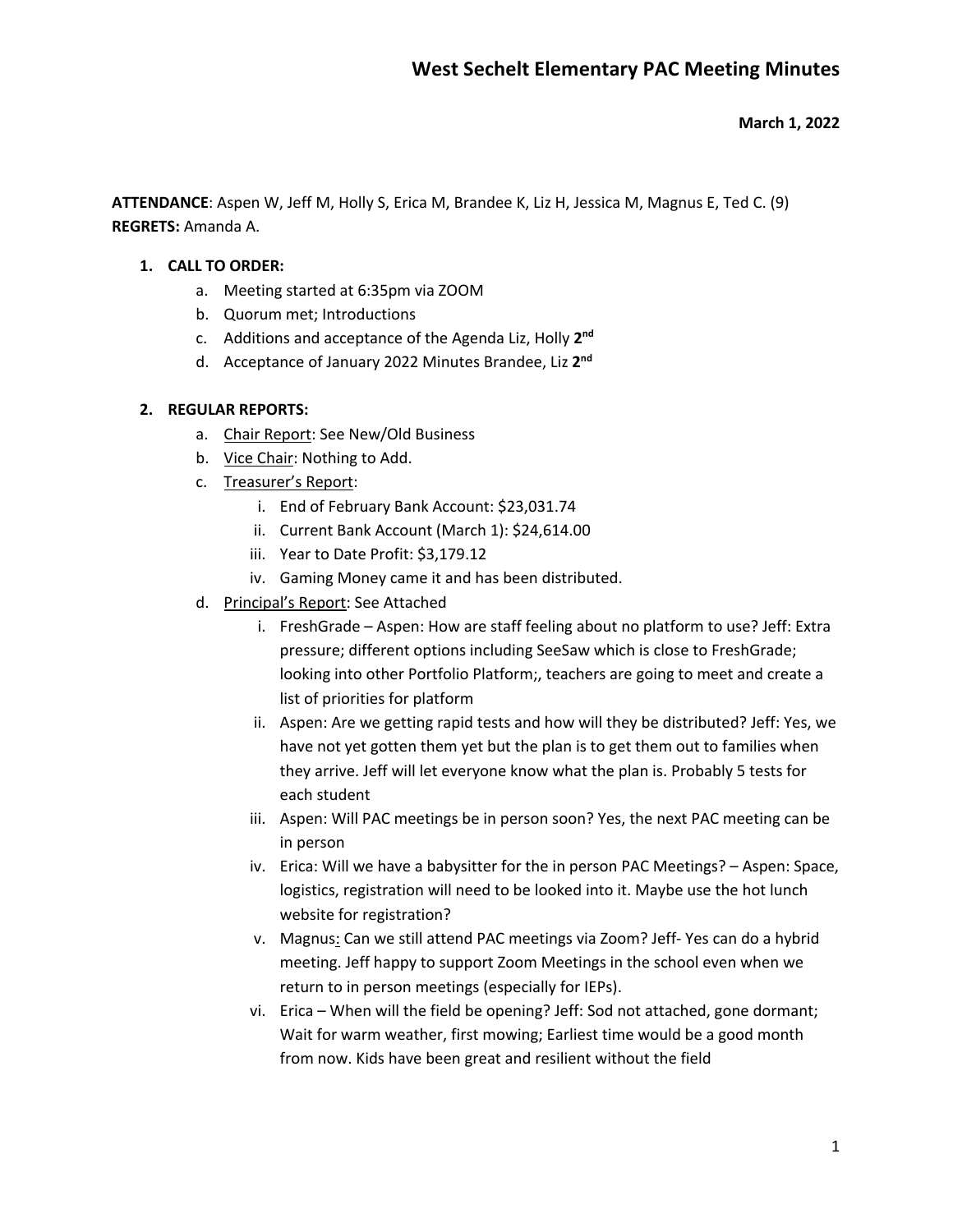- e. SCS: Ted C.
	- i. Snack Program is good; Lisa doing a wonderful job and parent volunteers are great.
	- ii. Participating in school food committee meeting committed to develop a food program, parents can expect a survey in the next couple of months, need a lot of parents and students to answer the surveys.
	- iii. Spring Break tweens program (Grades 5 and up) 15 kids (7 from WSE) at the last day and will be open over spring break – 12-4
	- iv. Kids Club is running and operating during Spring Break
	- v. Garden Beds at the school Younger Grades not going to school farm Ted thinking maybe we could put some raised vegetable beds in front of the new trees by the side of the school. Kitchen close – garden to plate program. Aspen loves the idea of onsite garden beds, but road improvements may improve walkability to school farm for younger students. Can get deer fencing for the boxes, hose bib close. Jeff – what about watering the gardens in the summer? Dedicated staff, parents sign up on a google doc. Jeff will check with staff on how they feel about this and we will discuss these possible gardens more.
	- vi. Ace It are going to build a shed for the farm.
- f. SD46: Amanda Absent
- g. Traffic Safety: Magnus/Erica
	- i. Had a meeting since the last PAC Meeting restarted where we were putting the results from the survey and other findings from the work we have done and will be coming up with a report as to where we are at with recommended actions
	- ii. Hoping to have a draft of this report for the next PAC Meeting and then go to the DoS, School District etc.
	- iii. Follow Ups: DoS Message Board, Director of Engineering Traffic Calming Ideas, Raised Crosswalks, New Mason Connector – timeline, Grants, Crossing Guard Program, Dump Trucks on Norwest Bay
	- iv. Aspen New bins on sidwalks? Magnus will look into
	- v. Aspen New blinky lights on Crosswalk at Derby/Norwest Bay plus sign, can we get those on more intersections? Why is that not on Emerson and Northwest Bay? Magnus: Will look into and put in the report/recommendations
- h. DPAC: There is still no WSEPAC rep

## **3. OLD BUSINES:**

- a. Freezer Got it today, was delayed. Installed now can stock up on meals and snacks.
- b. Hot Lunch Update
	- i. All is good, new Nourish Vendor has gone well and will try El Segundo in April (Chicken and Taters, Cod & Taters)
	- ii. Buffet? Sushi? No to Buffet until after COVID, Yes to Sushi.
- c. Carnival Do we proceed? Field not open yet, gradually reopening etc?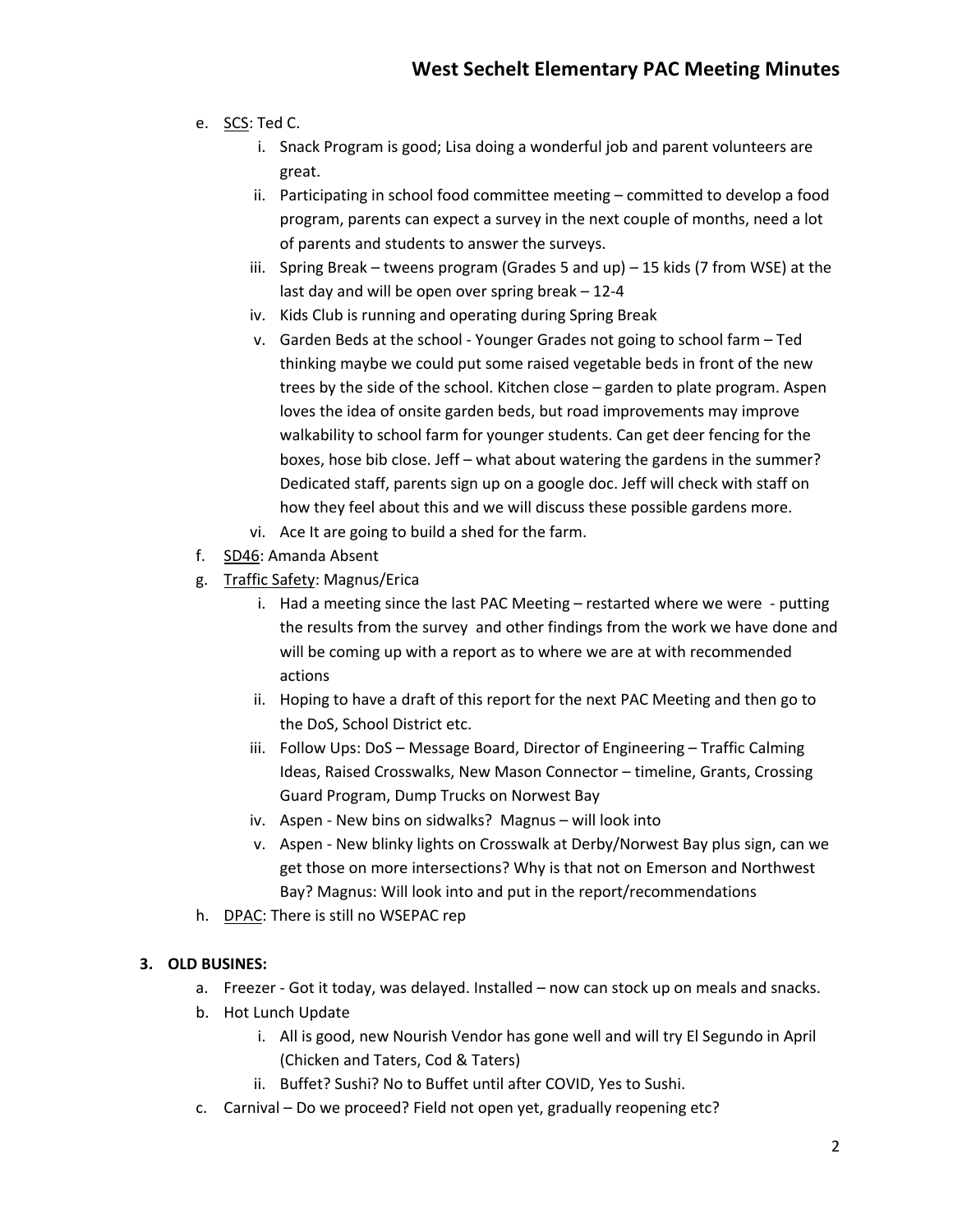Jeff: Can we do a smaller West Sechelt Carnival? For the Students, been a hard few years. A couple inflatables, concessions, games etc... Will proceed with a Carnival for just WSE families – will form a smaller committee to organize it.

# **4. NEW BUSINESS:**

- a. Questionnaire from DPAC Answer as a PAC- Attached Below
- b. Librarian Would like books in plastic boxes with books facing out instead of spins out on shelf. Requesting Discretionary Fund for the Library? Also funding to purchase 20 Plastic Bins \$212.46 for Non-Fiction Books in order to put them into themes and see them better. Easier for Students to see and more are being signed out like this. Jeff: Would like to pay for things like this but has had to scale back on non-essential spending. 20 Plastic Bins up to \$225 for the library: Magnus, Jessica 2nd **MOTION CARRIED**
- c. If Discretionary Fund for other than staff who would you needs to include: Librarian, Music? Jeff: Maybe come from Principal Discretionary.
- d. Bursary for \$500 will be donated again this year and applications are due by May  $1^{st}$ .
- e. Growing Smiles Mothers Day Flowers and Baskets Jessica has touched based with them and usually we give this fundraiser to the Grade 7s and Parents to organize and benefit from. Will be up and going soon.
- f. Liz Basketball Games spectators? For Elementary Schools not yet. Superintendent says no up to Spring Break.

## **MEETING ADJOURNED 7:47pm**

## **Next Meeting Date April 5th, 2021**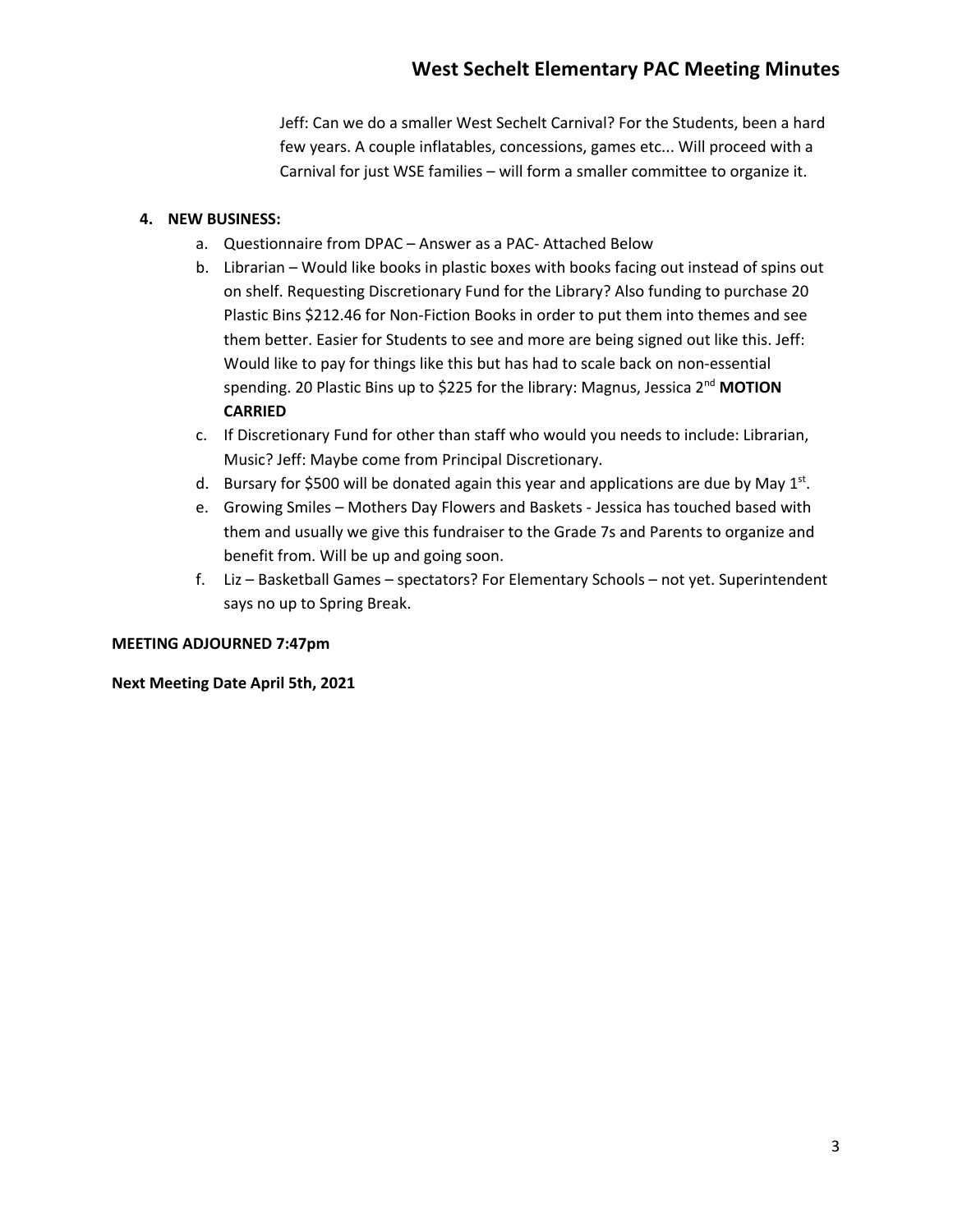West Sechelt Principal's Report: 1 March, 2022

1. The current enrolment remains 265. There have been no staff changes.

2. Most of the protocols that were added in January to address the Omicron wave have now been lifted or will be lifted when we return from spring break: we are doing a gradual release of the separation plan including the one-way hall and the early dismissal for intermediate students.

3. We have learned that community basketball will be starting and a poster will go home in the next newsletter.

4. Students and staff participated in Pink Shirt Day on February 23: turnout was good!

5. The grade 4s, 5s and 6s have completed the Middle Years Development Index, an anonymous survey conducted by UBC that gains insights into student wellness and health.

6. Most of the Health Ed lessons have been completed, but because the instructor missed some time due to illness, the last couple of lessons will occur in April.

7. Teachers participated in the second of three planned in-service sessions focussed around assessment and communicating student learning. The planned implementation of the new reporting order has been pushed back one year to September, 2023. In addition to this work, some teachers are working with me and others in the district in a planning committee to work towards the replacement plan for FreshGrade.

8. The grade 7's participated in a Find Your Fit Work BC job fair at Chatelech Secondary in February in order to be introduced to employment possibilities as they prepare to enter secondary school.

9. Illness at school has been steadily decreasing, although we are still learning of some who have recently contracted COVID. Without contact tracing, it is not possible to say where transmission is occurring.

10. We have engaged a consultant to look at the courtyard and what might be done to create an inviting space.